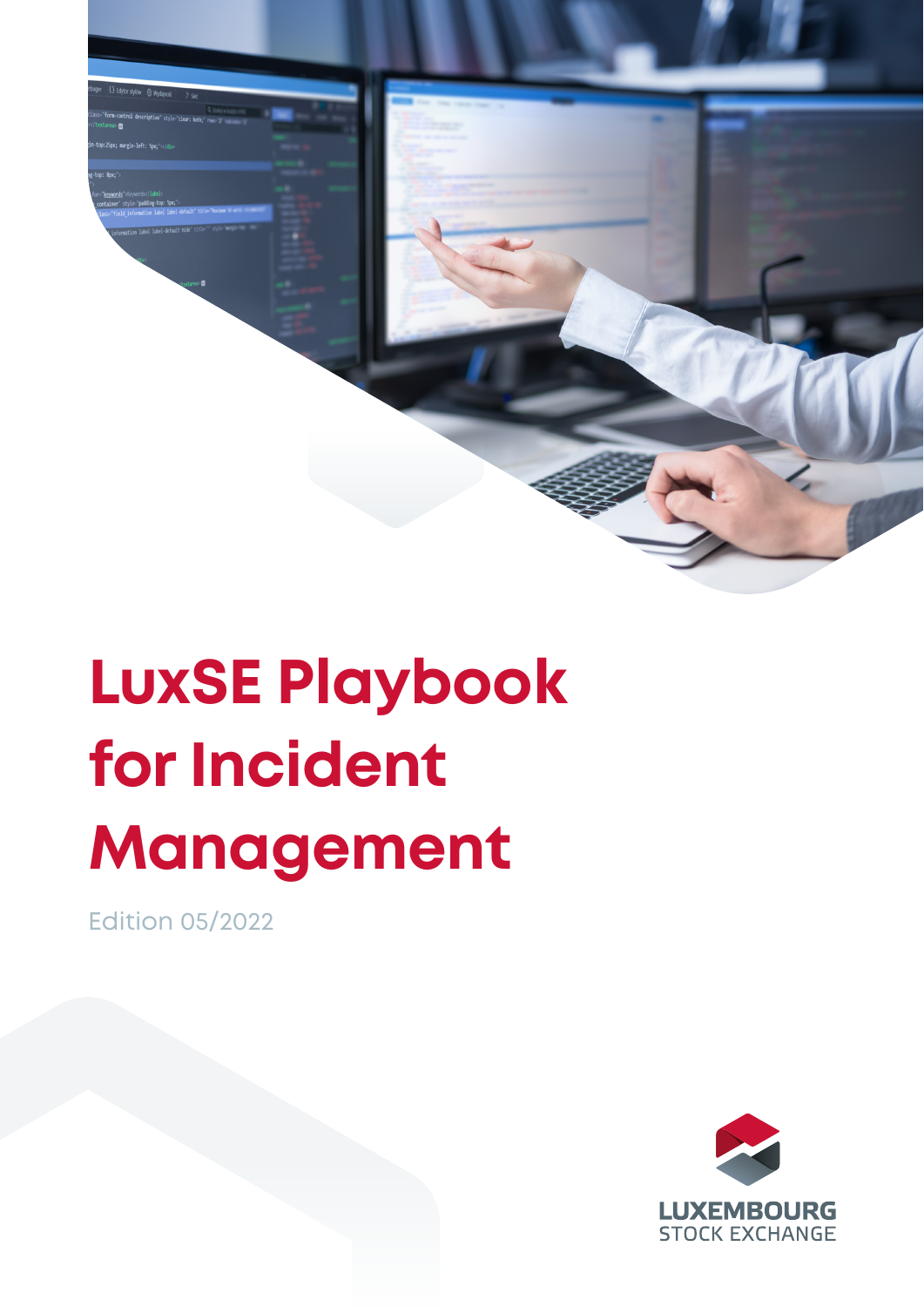## <span id="page-1-0"></span>**Introduction**

*This document provides trading participants an overview on the handling of a technical incident at the LuxSE (Luxembourg Stock Exchange).* 

*An incident is defined as 'a deterioration of service or a deviation from the service standards'. A significant incident is defined as 'an incident affecting multiple trading members and markets'. As the LuxSE's markets are hosted on the trading platform of Euronext named OPTIQ, the LuxSE depends on Euronext when responding to (and communicating concerning) an incident.*

#### **1 Introduction**

#### **2 [Incident handling](#page-2-0)**

**[Contacts](#page-4-0)**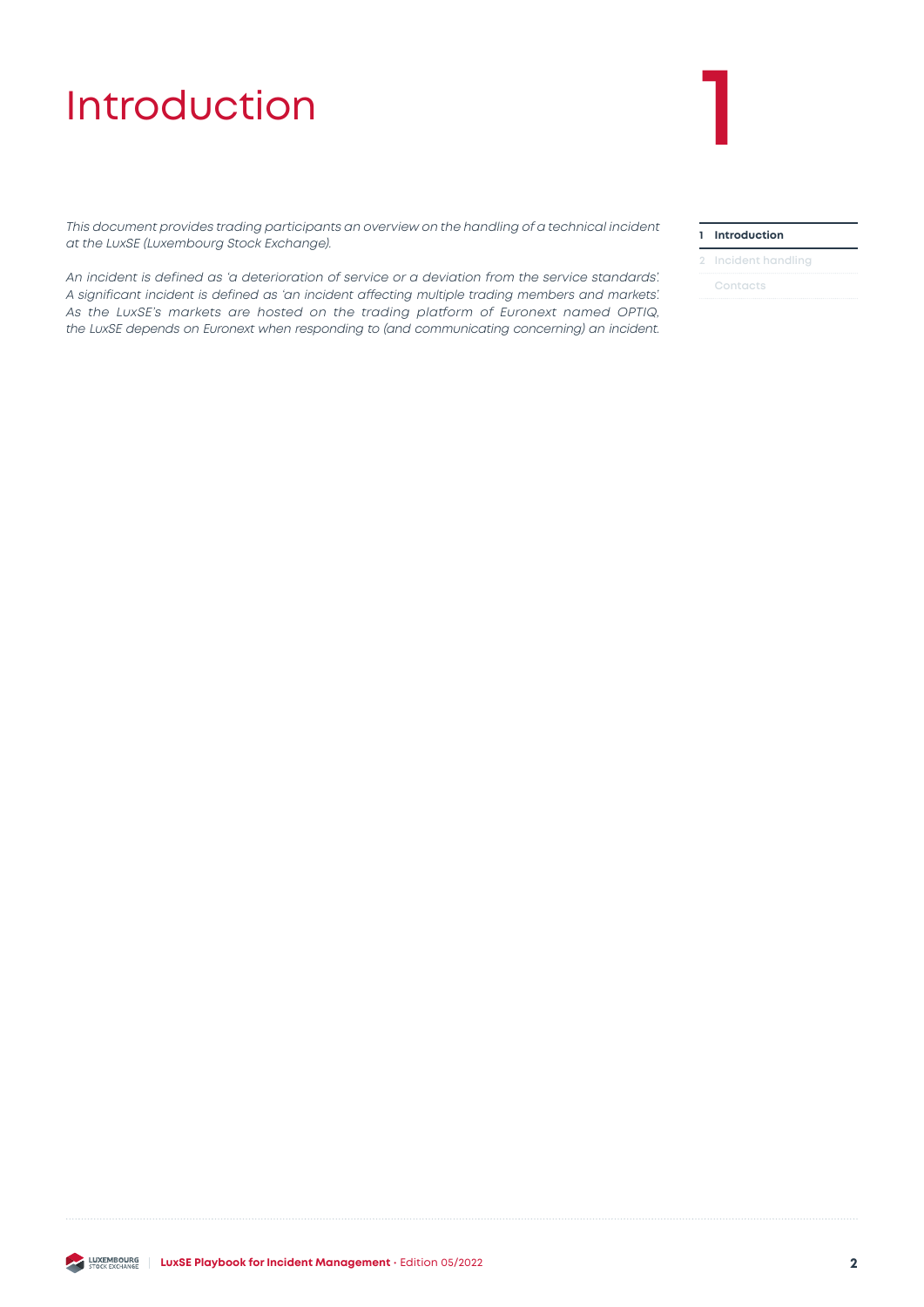## <span id="page-2-0"></span>Incident handling **2**

#### **2.1 Incident handling**

In case of an incident, LuxSE's priorities are as follows:

- 1. Keep the relevant market open as long as it is operating in a fair and orderly manner and more generally in compliance with applicable regulations.
- 2. Restore the service as quickly and safely as possible, whilst fulfilling our regulatory responsibilities. This includes securing the consistency between order and trade records at all times and minimising impact on trades (RTS7).
- 3. Communicate appropriately and in a timely manner to all stakeholders.
- 4. Prepare a secured end-of-day closing on the day of an incident.
- 5. Ensure normal trading hours on the day after an incident.
- 6. Carry out a post-event review and take actions to avoid the recurrence of an outage.

#### **2.2 Communication**

- 1. After the discovery of an incident, it will be promptly reported via 2 channels. As the LuxSE's markets are hosted on the Euronext's trading platform, it will be reported:
	- a. via the Euronext's market status webpage (even if the issue is not yet ascertained) - live.euronext.com/market-status, and
	- b. via email to all trading members of the LuxSE.
- 2. The incident will also be reported to the Luxembourg financial sector supervisory authority, the Commission de Surveillance du Secteur Financier, in compliance with applicable regulations.
- 3. Euronext's market status webpage will be updated every 30 minutes thereafter (even if the situation remains unchanged), together with next steps for incident resolution and/or any other additional information or instructions.
- 4. The LuxSE will communicate by email to all trading members at least 15 minutes in advance prior to re-opening of the relevant market.
- 5. In the case of a significant incident affecting the consistency or integrity of orders and/or trades, the LuxSE will communicate by email to all trading members at least one hour in advance prior to any re-opening of the market in order for trading members to synchronise their books with the LuxSE.
- 6. Customers subscribing to the Euronext's Market Status Alert of email notification service will receive System Status alerts by email with details of the alerts posted on the market status webpage.
- 7. If needed, an Info-Flash is sent by Euronext overnight to provide more information and confirm arrangements for the following morning.

#### **1 [Introduction](#page-1-0)**

#### **2 Incident handling**

- 1 Incident handling
- 2 Communication and so on
	-
- Closing auctions and [end-of-day processing](#page-3-0)
- [5 Management](#page-3-0)  [of orders and trades](#page-3-0)
	- **[Contacts](#page-4-0)**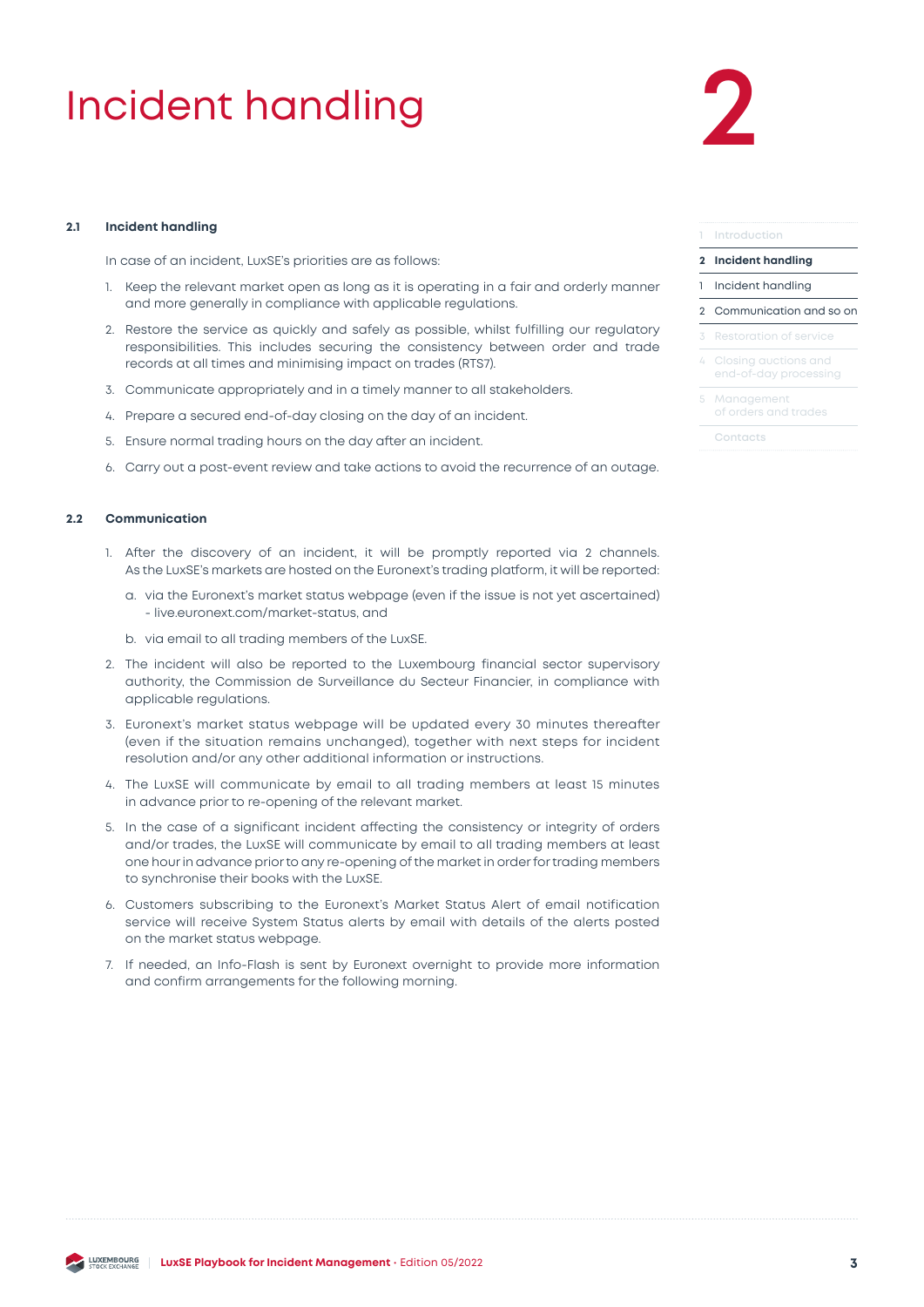## <span id="page-3-0"></span>Incident handling

# **2**

#### **2.3 Restoration of service**

- 1. A halted/suspended market will be reinstated to a pre-opening/call phase, to allow trading members to access their orders.
- 2. A suspended or halted market shall only resume upon completion of a pre-opening phase of at least 15 minutes.
- 3. In the event that the integrity of orders being stored on the LuxSE's systems is compromised, the LuxSE will perform a global order book purge on all orders (regardless of their type and maturity). When performing such action, the LuxSE may not be in a position to send individual order cancellation acknowledgments.

#### **2.4 Closing auctions and end-of-day processing**

- 1. In the case of an issue affecting the closing auction whereby the LuxSE is unable to establish a closing price, the last price (traded or indicative) will be used as the official closing price.
- 2. The LuxSE may need to delay the closing auction until 18:15 CET and will make its best efforts to determine the official closing prices, taking into account the circumstances surrounding the incident and its resolution.
- 3. In any case, a closing auction cannot take place affer 18h15 CET.

#### **2.5 Management of orders and trades**

In addition to the above focus areas, the integrity of orders and trades is critical to recover services in a successful way.

Trades for which an acknowledgement has been sent by Euronext's trading system and received by a trading member will be considered as valid (with the exception of trades that are considered to have been conducted under improper conditions or have been individually cancelled by the LuxSE).

The transactions cancellation policy is defined in rule 4403.3 of the LuxSE's Rules & Regulations and the LuxSE may cancel trades for "improper trading conditions". Which conditions constitute "improper trading conditions" is determined by the LuxSE in its sole discretion.

For the avoidance of doubt, in the case of any discrepancy, the provisions of the LuxSE's Rules & Regulations prevail over this document.

|              | 1 Introduction                                |  |  |
|--------------|-----------------------------------------------|--|--|
| $\mathbf{2}$ | <b>Incident handling</b>                      |  |  |
|              | 1 Incident handling                           |  |  |
|              | 2 Communication and so on                     |  |  |
|              | 3 Restoration of service                      |  |  |
| 4            | Closing auctions and<br>end-of-day processing |  |  |
|              |                                               |  |  |

5 Management of orders and trades

**[Contacts](#page-4-0)**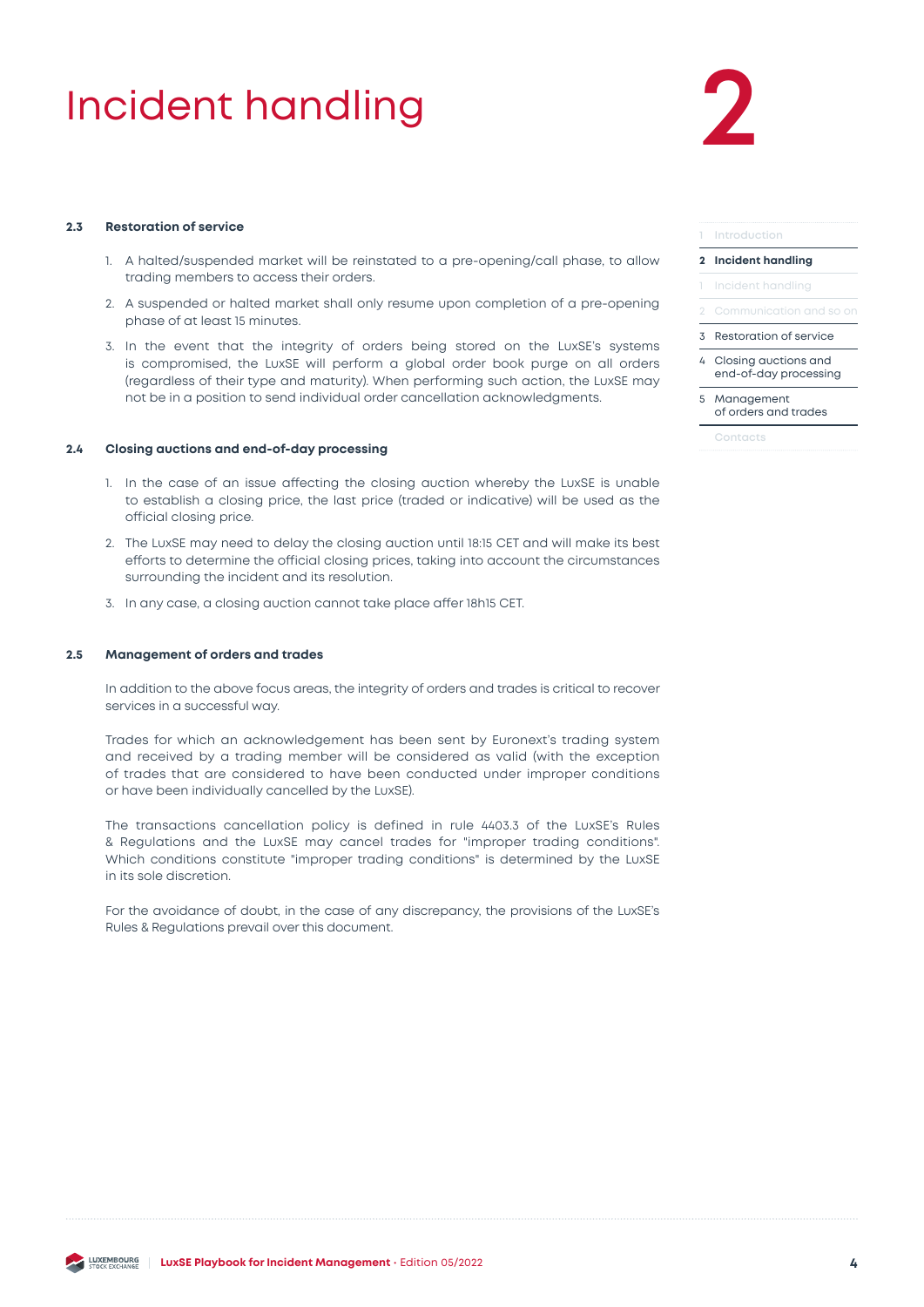### <span id="page-4-0"></span>**Contacts**

| <b>LUXEMBOURG STOCK EXCHANGE</b>                                   | Introduction              |                 |
|--------------------------------------------------------------------|---------------------------|-----------------|
|                                                                    |                           |                 |
| 9 35A Boulevard Joseph II<br>L-1840 Luxembourg                     | $+352477936 - 1$<br>tist. | <b>Contacts</b> |
| B.P. 165 L-2011 Luxembourg                                         |                           |                 |
|                                                                    |                           |                 |
|                                                                    |                           |                 |
| <b>SUPPORT SERVICES</b><br><b>LuxSE Markets &amp; Surveillance</b> | +352 47 79 36 200<br>ılat |                 |

**LUXSE Playbook for Incident Management** • Edition 05/2022 **5 5**